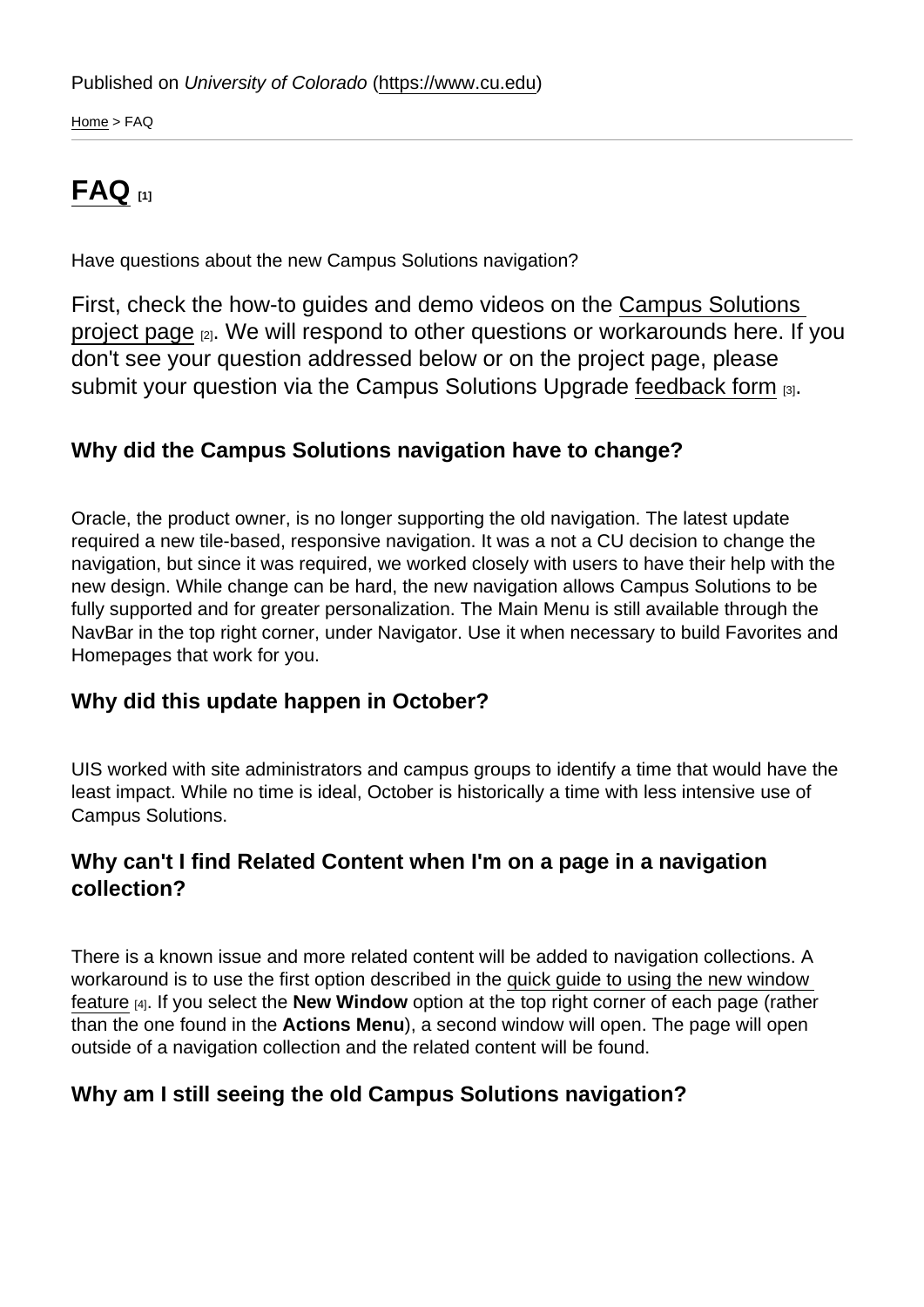You probably need to clear your cache. [Follow these steps to get started](https://www.cu.edu/sites/default/files/uis_how_to_guide_clear_browser_cache_0.pdf) [5].

## Why can't I find my saved Favorites?

The good news is that you did not lose your favorites with the new navigation. If you are not finding them, you likely are not fully in the new Campus Solutions. We recommend you log out and then log in directly to Campus Solutions on a browser where you cache has been cleared. [Here are directions on how to clear your cache](https://www.cu.edu/sites/default/files/uis_how_to_guide_clear_browser_cache_0.pdf) [5].

Where are the Previous Search Results?

The "Previous Search Results" feature is not currently available. Oracle is no longer offering this feature, but we are working to encourage them to bring this feature to the latest version of Campus Solutions. ID Carry is still functional; you just cannot see your extensive search

Why does one tab say my session has timed out while I am still working in another tab?

When using Campus Solutions with multiple tabs, each tab is keeping track of activity to activate a timeout. The result is that even if a user is engaged with the system on one tab, another tab may present a timeout warning. However, if the user is actively engaged, they will not be logged out even if the timeout message is presented. We are currently working with Oracle to resolve this and avoid confusion.

Where can I find my personalized pagelets, such as My Reports?

Some administrative users may be used to custom pagelets on their homepage. The most common example is My Reports , where users were able to put this quick link on the classic homepage to quickly access reports. We'll look into adapting common pagelets into dynamic tiles in the near future. For the time being, users will need to navigate to and search on the delivered page. For example, you can now get to My Report by going to the Report Manager page. You can also now [customize your homepage](https://www.cu.edu/doc/campus-solutions-how-create-customized-homepagepdf) [6] using tiles.

Still have questions?

[Send questions, feedback or suggestions](https://www.cu.edu/uis/forms/campus-solutions-upgrade-feedback)  $[3]$  to the UIS project team as we continue working to improve CU-SIS Campus Solutions.

Groups audience: University Information Services

Source URL: https://www.cu.edu/uis/projects-initiatives/new-cu-sis-campus-solutions-navigation/faq

Links

[1] https://www.cu.edu/uis/projects-initiatives/new-cu-sis-campus-solutions-navigation/faq